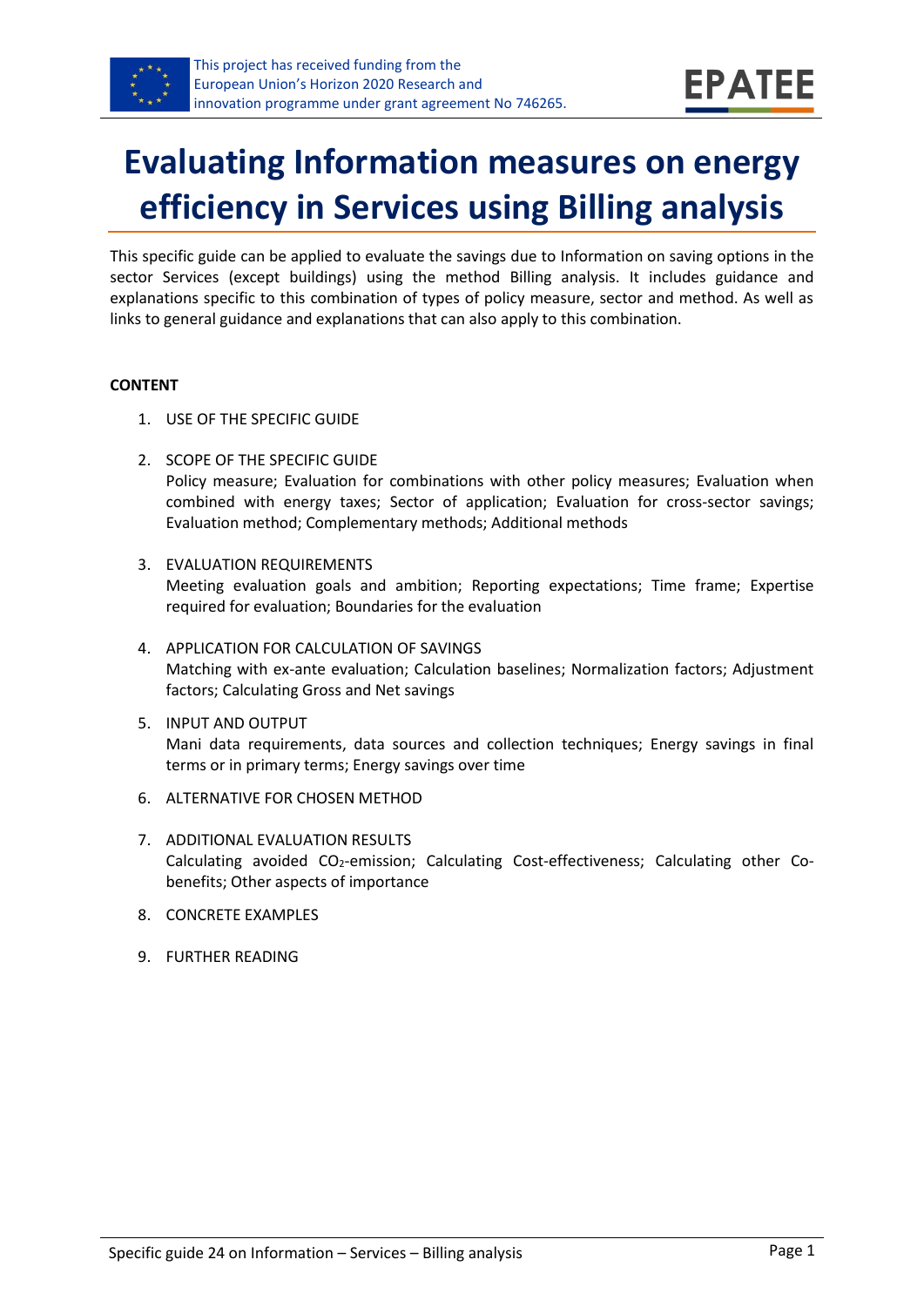## **1 | USE OF THE GUIDE–AUDIENCE, OBJECTIVES AND FOCUS**

The primary **audience** for this guide concerns energy efficiency programme designers, implementers or supervisors, and evaluators looking for guidance on the evaluation process of energy savings in the scope of this specific guide.

Although the application of the specific guide will generally concern the (sub)national level, account will be taken of issues at EU level when relevant (e.g. the specific format of saving figures for the EED).

This specific guide is not about the preceding step in the evaluation process, the choice of the method. About this previous step in the evaluation process (*the choice of the method*), see the guidance provided [here.](https://www.epatee-toolbox.eu/wp-content/uploads/2019/04/epatee_integrating_evaluation_into_policy_cycle.pdf) However, after presenting the capabilities and limitations of the specific guide at hand, the user will be offered alternatives for the method within this specific guide (see sectio[n 6\)](#page-0-0).

The **objective** of this guide is to provide:

- Information on the scope of the specific guide that enables the user to decide whether this specific guide is suited to his/her needs, and whether complementary or additional method(s) could be needed or useful (section [2\)](#page-0-1);
- Guidance about specifying the evaluation objectives and requirements (section [3\)](#page-0-2);
- Guidance about key methodological choices to calculate energy savings (section [4\)](#page-0-3);
- Guidance about the inputs (data requirements) and outputs of the method (energy savings metrics) (sectio[n 5\)](#page-0-4)**;**
- Possible alternative methods (with pros and cons) (section [6\)](#page-0-0)
- Background about evaluation results other than energy savings (sectio[n 7\)](#page-0-5);
- Relevant examples, case studies and/or good practices (section [8\)](#page-0-6);
- Relevant references for further reading (section [9\)](#page-0-7).

The specific guide is intended for assessing realised (ex-post) energy savings. However, account is taken of earlier (ex-ante) evaluations of expected savings, if available (see sectio[n 4\)](#page-0-3).

The **focus** of the specific guide is on impact evaluation, i.e. determining the energy savings, but not on how this has been reached through a step by step process with intermediate results (process evaluation). Readers looking for the basic and general principles of energy efficiency evaluation may find the following [link](https://www.epatee-toolbox.eu/evaluation-principles-and-methods/) useful.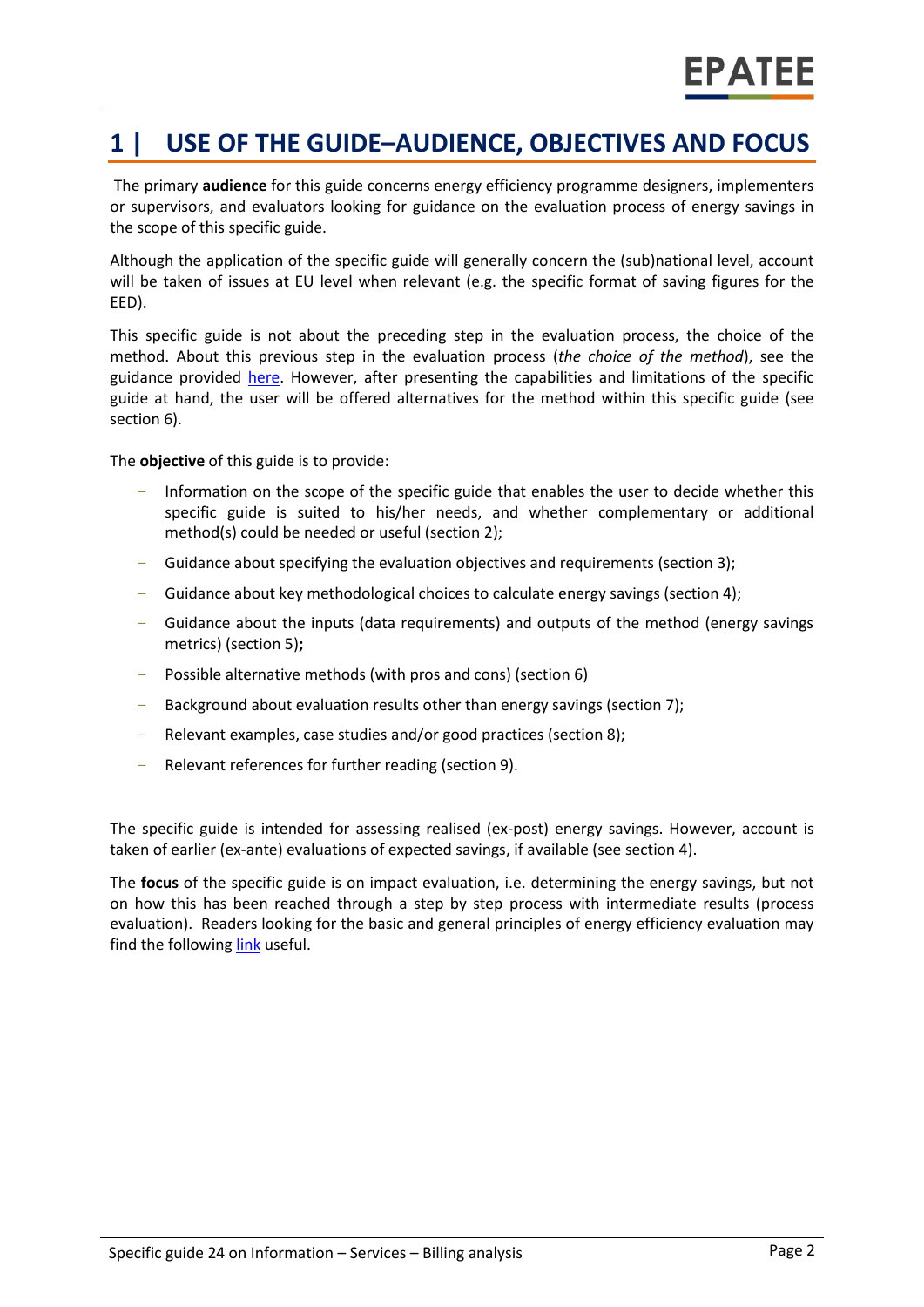## **2 | SCOPE OF THE GUIDE – POLICY, SECTOR and METHOD**

#### **2.1 About Information on savings options**

More information and examples on the different subtypes residing under the main type Information/Education (IE) can be found [here](http://www.measures-odyssee-mure.eu/) and [here.](https://www.epatee-lib.eu/)

The focus of this specific guide is restricted to dedicated information on possible saving actions in the sector Services excluding buildings. It is assumed that an energy efficiency advisor suggests possible saving action to an interested end-user, either through an information center or as part of a (subsidized) audit. It does not concern information campaigns through media like television or internet.

This so-called facilitating policy measure shows the end-user which saving actions could be implemented. But information but will not always lead to savings. The incentive to actually implement actions can be provided by other policy measures, such as energy taxes or voluntary agreements between a group of end-users and government.

The information activity can start from government sponsored agencies but also from branch organizations or energy companies involved in energy savings activities. Actual dissemination of information can be done by (certified) advisors on energy efficiency.

More detailed information on the evaluation of the policy measure at hand can be found [here.](https://www.epatee-lib.eu/media/docs/EMEEES_WP2_D1_Assessment_existing_evaluation_2008-04-21.pdf)

#### **2.2 Evaluation for a combination of policy measure types**

When dedicated information is combined with financial support (grants or tax rebates), it is normally assumed that the overall savings are mainly the result of the financial support. In this case a specific guide on financial incentives (and on Services or on billing analysis) might be preferred, also because these specific guides generally provide better data on the number of saving actions based on decisions about subsidies for saving actions.

When dedicated information is combined with other policy measures, such as energy taxes or voluntary agreements, the specific guide at hand can be applied to calculate the combined savings effect of both policy measures. However, the specific guide is not capable of attributing part of the (overall) calculated savings to each of the policy measures (see also Double counting in section [4](#page-0-3) on Calculating Gross and Net savings).

### **2.3 Evaluation when combined with energy taxes**

The calculated savings effect for subsidies will overlap with that of the energy tax. The energy tax indeed increases the cost-effectiveness of the energy saving actions from the point of view of the investors (most often the building owners). Therefore, **both policy measures**, the subsidies and the energy tax, **improve the economic conditions for the investments** in energy saving actions. The subsidies will be reducing the investment cost. While the energy tax will increase the economic benefit from the actions (by increasing the economic value of the energy savings), thereby reducing the payback time.

The guide is not capable of attributing part of the (overall) calculated savings to either the policy measures at hand or the energy tax. It would indeed be very difficult to find a comparable group of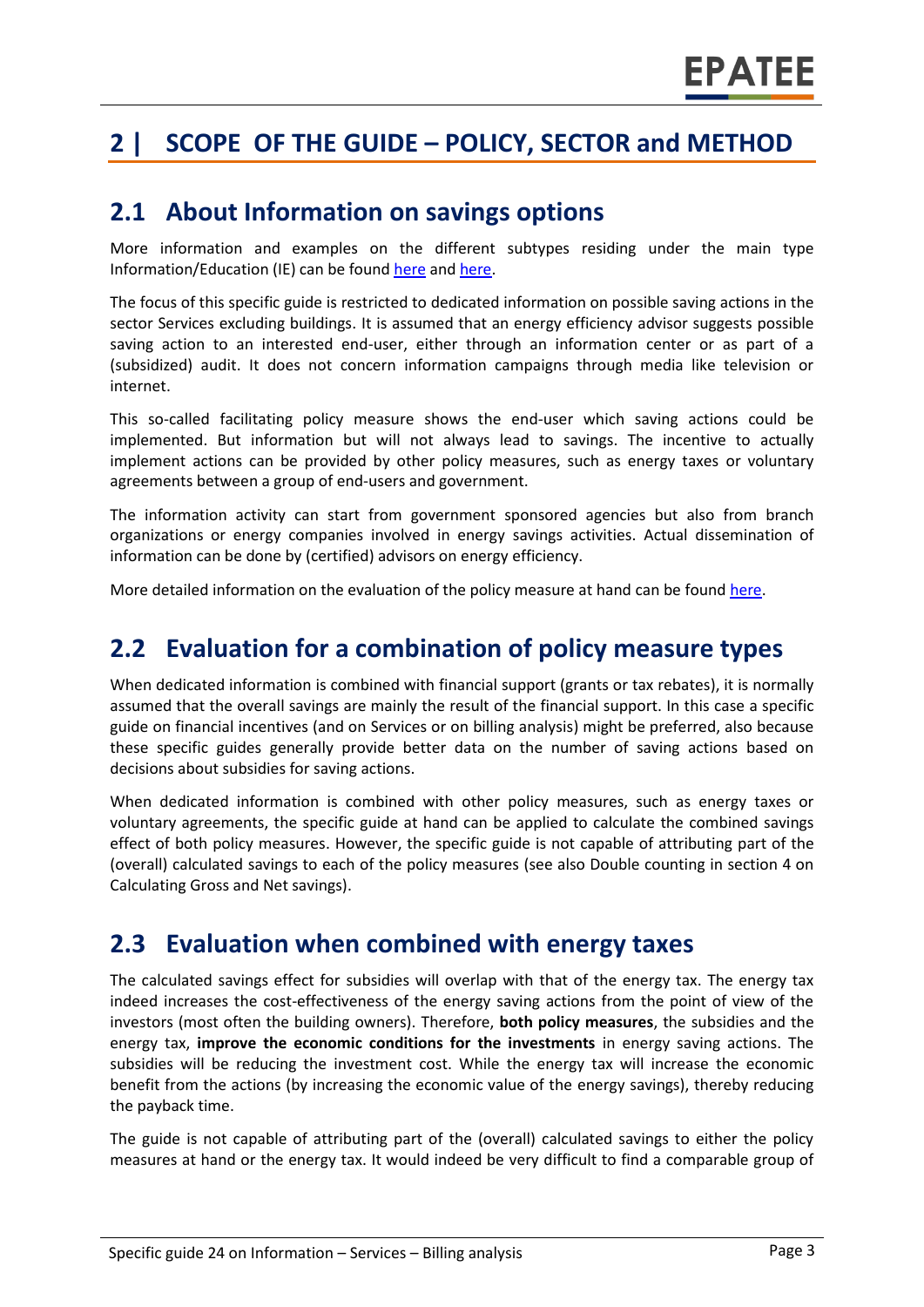buildings and occupants who would not subject to a different energy tax, as energy taxes are usually applied nation-wide.

Distinguishing the effects of subsidies and energy taxes can be investigated with **modelling of investment behaviours**, by simulating scenarios with different policy packages. Calibrating this type of model usually requires data about the number of actions implemented in the country (or other area considered for the evaluation). See (Boonekamp, 2004).

This type of analysis can be complemented with surveys or modelling about the **willingness to pay** for energy saving actions. Such studies can be helpful for the design of the financial incentives (e.g. identifying the level of incentive that can trigger actions) and to provide a basis to evaluate the additionality of the financial incentives (or the free-rider effects) (see also section 4).

## **2.4 About Services excluding buildings**

Information on (sub) sectors defined in the Toolbox can be found in this [link,](https://www.epatee-toolbox.eu/wp-content/uploads/2018/10/Definitions-and-typologies-related-to-energy-savings-evaluation.pdf) chapter 2, p.17

Services excluding buildings concerns energy consumption for a large array of activities in the buildings, e.g. ICT equipment in offices, food cooling in supermarkets or restaurants, compressed air systems in garages, hot water preparation in laundries, restaurants and hotels or ovens in bakeries.

All systems (and saving actions) connected to space condition in buildings are not covered.

### **2.5 Evaluation for cross-sector saving actions**

This specific guide is not applicable to evaluate cross-sector savings, such as more efficient electric motors, because the method (see next section) is not fit to show the (minor) effect of these saving actions on overall energy consumption.

### **2.6 About billing analysis**

Billing analysis concerns total energy consumption of individual end-users. It can show a change in consumption after implementing one or more saving actions, which represents the unitary savings of the saving action(s). Combined with the number of actions (see next section on complementary method) this provides total savings.

However, for Services a large part of total energy consumption is generally connected to the conditioning of the building. Therefore, the observed change may not be due to evaluated saving actions outside the realm of the building. In order to have reliable saving figures total energy consumption of end-users should be corrected for energy used for the building functions.

Often the energy consumption for non-building purposes concerns mainly electricity, while electricity use for the building is limited. If that is the case, the evaluation can be executed based on billing analysis for electricity consumption only.

General information about the various evaluation methods can be found be found [here,](https://www.epatee-toolbox.eu/wp-content/uploads/2019/04/Saving_calculation_methods_for_EPATEE_Toobox_2019_04_24.pdf) table 1 and 2. This source also covers the combination of the method at hand with other methods, which will be dealt with below.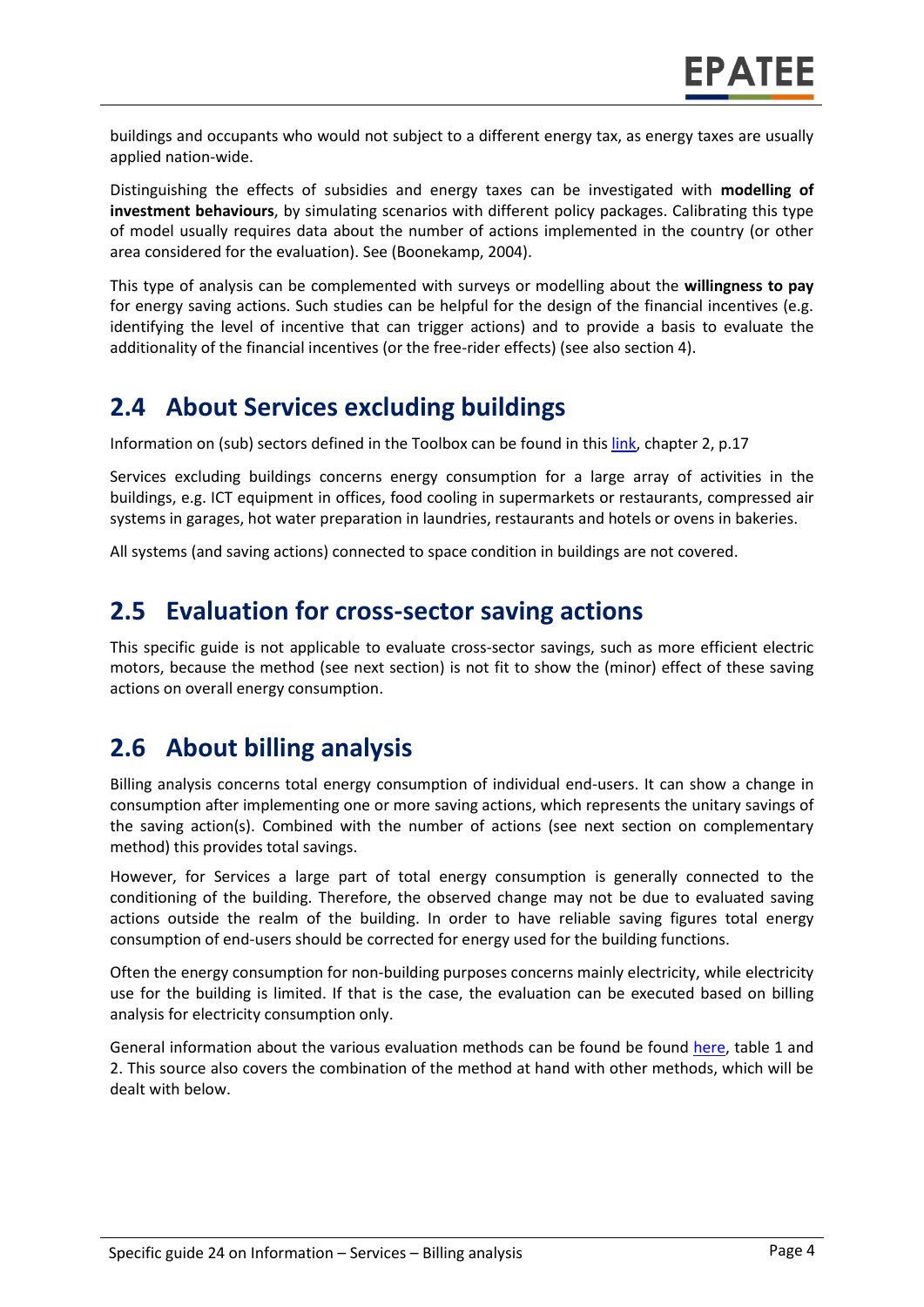## **2.7 Complementary methods to determine total savings**

Complementary methods are methods that are required, in addition to the primary selected method, to calculate total energy savings.

The method at hand is meant to calculate unitary savings. These unitary savings should be multiplied by the number of actions to have the calculated total savings. The number of actions or participants can be obtained in various ways. See this [link,](https://www.epatee-toolbox.eu/wp-content/uploads/2019/04/Saving_calculation_methods_for_EPATEE_Toobox_2019_04_24.pdf) table 2 and 3.

If there is a subsidy scheme (see section on combination of policy measures) the number of actions is often directly available from the monitoring of subsidized saving actions.

For more information about methods to calculate unitary savings, see thi[s link,](https://www.epatee-toolbox.eu/wp-content/uploads/2019/04/Saving_calculation_methods_for_EPATEE_Toobox_2019_04_24.pdf) table 2.

### **2.8 Additional methods to increase reliability of the results**

An additional method can be applied on top of Information on saving options to improve the reliability of the evaluation results and/or the cost-effectiveness of the evaluation approach.

Billed energy consumption can be influenced by many other factors than the policy measure/saving actions at hand. Part of these can be corrected for (see section [4,](#page-0-3) chapter on normalization). However, a regular check of the results, using an additional method, is needed to assure reliable results.

The additional method Measurement can be applied for a selection of end-users, where the measurement concerns (as much as possible) the energy consumption that is relevant for the saving actions at stake.

Because measurement is only done for a limited number of end-users and not for every year this can increase the reliability of the savings figures in a cost-effective way.

For possible combinations with an additional method see chapter 6 in thi[s link.](https://www.epatee-toolbox.eu/wp-content/uploads/2019/04/Saving_calculation_methods_for_EPATEE_Toobox_2019_04_24.pdf)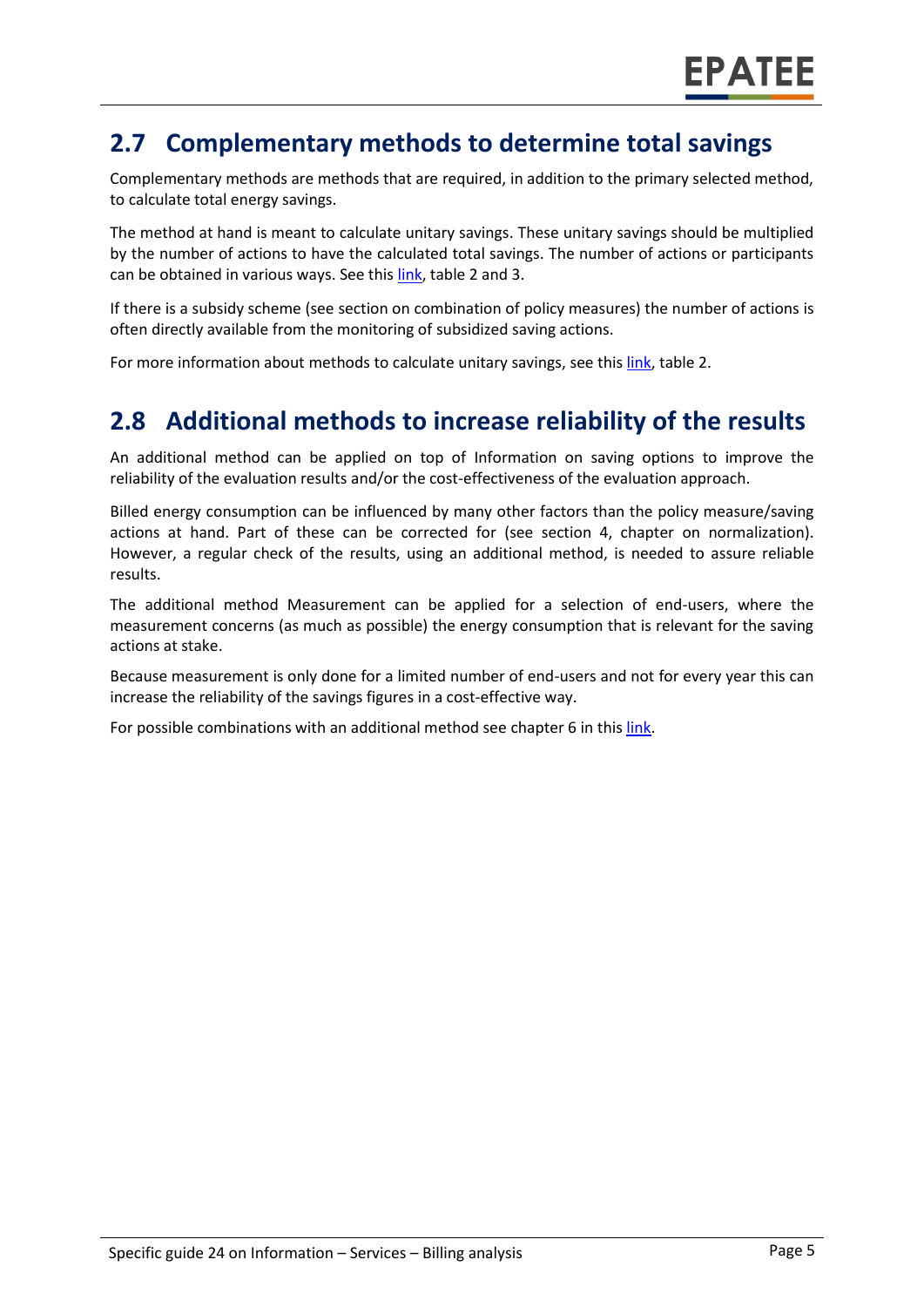## **3 | EVALUATION OBJECTIVES and REQUIREMENTS**

## **3.1 Meeting evaluation goals and ambition**

The following table shows whether this tool can be used to report on general evaluation goals or criteria. See also thi[s document.](https://www.epatee-lib.eu/media/docs/D4_EMEEES_Final.pdf)

| General types of evaluation goals or<br>criteria                     | Level of<br>ambition | <b>Remarks</b>                                                                                      |
|----------------------------------------------------------------------|----------------------|-----------------------------------------------------------------------------------------------------|
| Calculation of realized energy savings<br>from saving actions        | Limited              | Due to uncertain follow up suggested<br>saving actions                                              |
| Calculation of energy savings attributed<br>to the policy measure(s) | Low                  | See above and possible contribution<br>of other policy                                              |
| Cost-effectiveness of saving actions (for<br>end-users)              | Limited              | Cost effectiveness per saving actions<br>can be calculated but not number of<br>actions (see above) |
| Cost-effectiveness of policy (government<br>spending)                | Low                  | Cost of providing information known<br>but not the results (see above)                              |
| $CO2$ -emission reduction from saving<br>actions                     | Limited              | See above                                                                                           |
| $CO2$ -emission reduction attributed to the<br>policy measure(s)     | Low                  | See above                                                                                           |

For more information on verification of actual energy savings and attribution/baseline/corrections, see sectio[n 4,](#page-0-3) and for cost-effectiveness and emission reduction see section [7.](#page-0-5)

## **3.2 Reporting expectations**

Possible reporting options:

- Gross and Net savings
- Yearly savings (no cumulative savings because no specific saving actions, with life times, are regarded, see section [5\)](#page-0-4)
- Follow-up rate of suggested saving options to end-users, per type of saving action and given other policy measures focusing on the same end-users (see sectio[n 2\)](#page-0-1).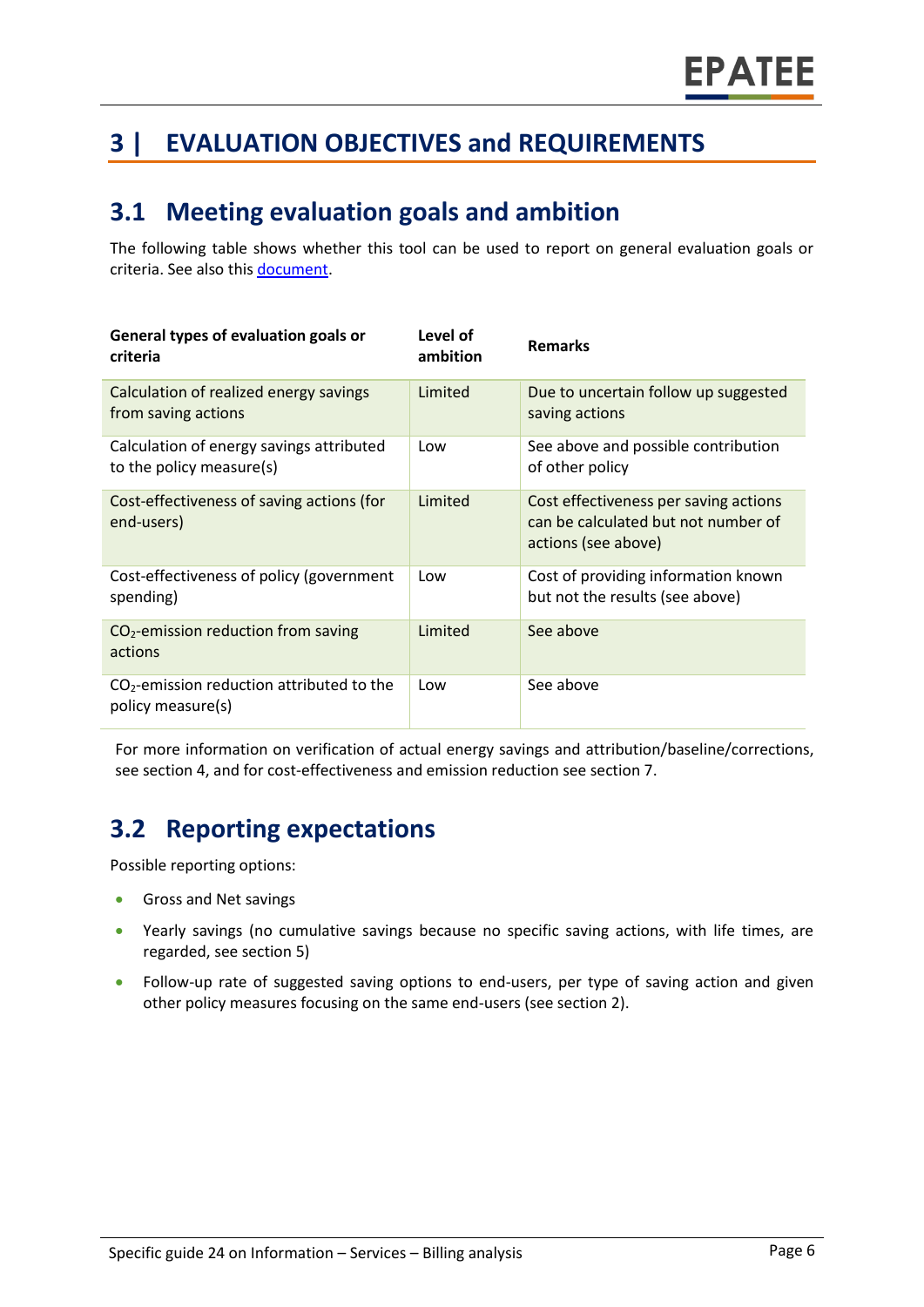## **3.3 Time frame for evaluation**

The length of the period under evaluation is dependent on the active period of the policy measure, the need to monitor developments before the implementation of savings actions (in case of methods based on before/after saving actions), and the time needed to present (reliable enough) results or impacts that fit into the decision making process. In some cases, the periodicity of evaluation can be set by law.

The application of the Before/after baseline (see chapter 4) asks for billing data before the saving actions due to the policy measure are implemented. Therefore, the time frame is larger than the active period of the policy.

Before the introduction of the policy measure at hand the system of monitoring the suggested saving actions and the check on follow-up of the suggested saving actions should be set up; see also the [report on planning of an evaluation.](https://www.epatee-toolbox.eu/wp-content/uploads/2019/04/epatee_integrating_evaluation_into_policy_cycle.pdf)

## **3.4 Expertise needed for chosen method**

The monitored savings concern a large array of energy uses in many different subsectors. Expertise is needed on the various saving options and the way information can be disseminated. For the check on the follow-up of advised saving actions expertise is needed on the set up of sample surveys.

## **3.5 Boundaries for the evaluation**

The field of application is restricted to the non-building energy consumption, i.e. without energy consumption for heating, cooling or lighting of the building.

In part of this sector, e.g. shops or restaurants, the business space can be combined with the private space for living. In that case the energy consumption should only concern that for business. If no separate metering is applied for business and private uses, the bill must be corrected for private energy consumption.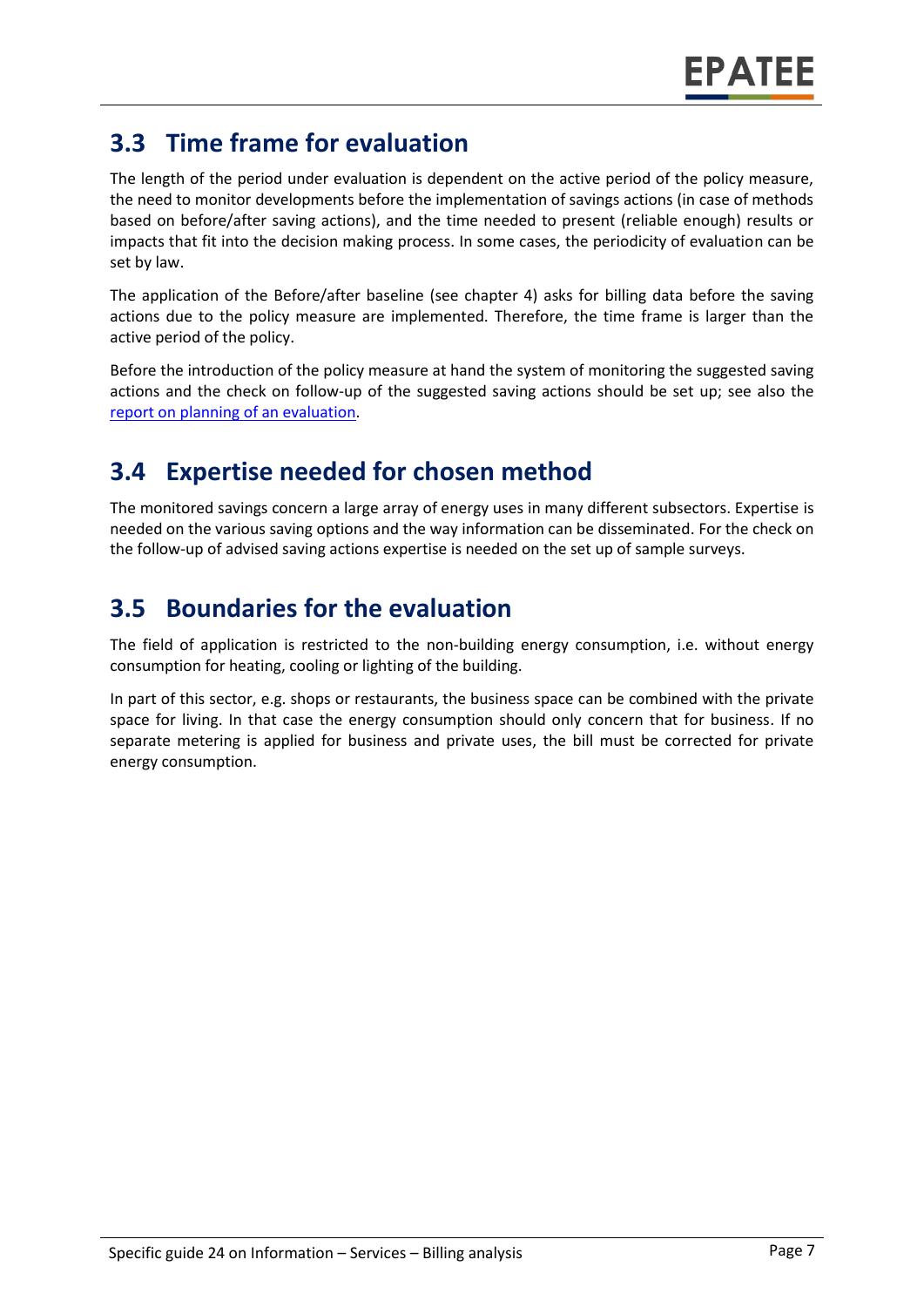## **4 | KEY METHODOLOGICAL CHOICES FOR CALCULATION OF ENERGY SAVINGS**

This section deals with key methodological choices to be considered when calculating energy savings: consistency between ex-ante and ex-post evaluation, baseline, normalization and adjustment factors. These choices are important **to document** when reporting energy savings, to ensure the **transparency** of the results.

General principles of calculating realized savings using different methods can be found [here](https://www.epatee-lib.eu/media/docs/D4_EMEEES_Final.pdf) and [here.](https://www.epatee-lib.eu/media/docs/EMEEES_WP3_Report_Final.pdf)

The method calculates the savings due to dedicated information on saving options to end-users. The method should not only take into account the actual implementation of saving actions but also the path from information to implementation.

It is assumed that an energy efficiency advisor suggests possible saving action to an interested enduser, either through an information center or as part of a (subsidized) audit. The advices are registered and the follow-up, the actual implementation of specific saving actions, is checked sample wise.

The total savings are calculated from the number of advised savings actions, the follow-up rates and the unitary savings from billing analysis.

#### **4.1 Matching method with earlier ex-ante evaluation**

From the viewpoint of methodological consistency and data availability using the same method in the ex-ante evaluation and in this specific guide on ex-post evaluation might be an obvious choice. However, for ex-ante evaluation billing is not applicable due to lack of observed data.

The billing analysis method for the ex-post evaluation can be combined with other methods for the ex-ante evaluation such as deemed savings, engineering estimate and stock modeling, depending on the evaluation objectives, timeframe and data available for the situation after implementing the actions. For possible combinations of methods applied ex-ante and ex-post, see chapter 7, calculation approaches [here.](https://www.epatee-toolbox.eu/wp-content/uploads/2019/04/Saving_calculation_methods_for_EPATEE_Toobox_2019_04_24.pdf)

Ex-post billing analysis can be matched with the ex-ante method deemed savings, where deemed savings are defined for each saving action. The method engineering estimate is often used for more complex energy using systems like buildings, which are not regarded here. Ex-ante stock modeling is not obvious given the large variety in saving actions for Services excluding buildings (see section 2).

In practice, ex-ante and ex-post evaluations are applied consecutively. The ex-ante deemed savings evaluation can be improved by checking the deemed savings through the ex-post billing analysis.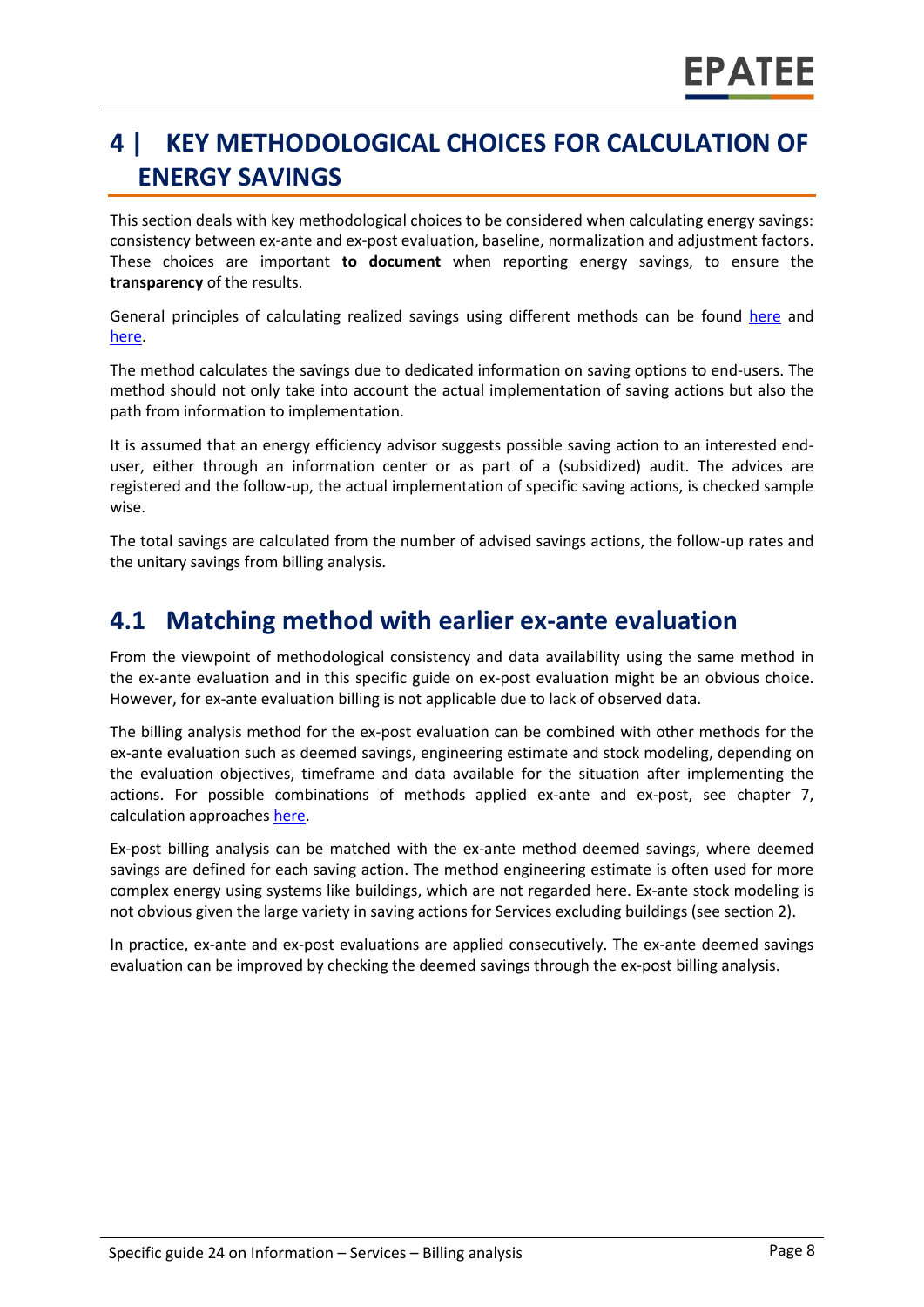## **4.2 Calculation baselines**

Energy savings are defined in general as the difference between the actual situation and a reference situation without the saving actions (and without the policy measures that influence these saving actions). In case of saving actions the reference situation can be defined using various calculation baselines: Before/after, With/without, Trend, Target/control group and Minimum efficiency standards.

For further background, see [here.](https://www.epatee-toolbox.eu/wp-content/uploads/2019/04/Application_of_KB_savings_baselines_and_correction_factors_in_the_Toolbox_and_PSMCs_190418_.pdf)

Total savings are found by multiplying the unitary savings per action by the number of actions. The chosen baseline can define the total savings through the unitary savings, but also through the number of actions.

For billing analysis the applicable baseline option can be "Before/after", where "before" represents the situation before the implemented savings actions and information dissemination.

An alternative is the baseline option "Target/control group" that enables to correct for (almost) all other influences than information, including saving actions in the absence of dedicated information. But this baseline asks for a (sample wise) monitoring of a group of non-participating end-users. The choice between baseline options will be dependent on the requirements formulated in chapter 3.

See also thi[s link.](https://www.academia.edu/14979876/Evaluating_energy_efficiency_policy_measures_and_DSM_programmes)

#### **4.3 Normalization factors**

With the chosen baseline a change in energy consumption can be calculated, but this change should be corrected for influences other than the saving actions. These so-called normalization factors can be **weather** (with effect on consumption), the **rebound** effect and changes in energy using **activities** per end-user, such as production (industry), occupation rate (buildings) or car usage (transport). All normalization factors affect total savings through the unitary savings.

Here the normalization factors comprise weather and activity level. See [link to doc on normalization and adjustment factors, gross and net savings, etc. see [here](https://www.academia.edu/14979876/Evaluating_energy_efficiency_policy_measures_and_DSM_programmes) or [here.](https://www.eceee.org/library/conference_proceedings/eceee_Summer_Studies/2017/8-monitoring-and-evaluation-building-confidence-and-enhancing-practices/impacts-and-cost-effectiveness-of-major-energy-efficiency-policies-for-existing-buildings-what-do-we-exactly-know-and-what-can-we-learn/)

The rebound effect can be ignored as it generally concerns space heating in dwellings or fuel use in cars; moreover, this effect is already incorporated in the "after" billing data.

Using the baseline Before/after a correction must be applied on billing data for weather. Also a correction can be applied for changes in activity level (dependent on subsector and saving action).

For the baseline "Target/Control group" all other normalization factors can be left aside as they will be the same for Target and Control group, given a sound sample set-up.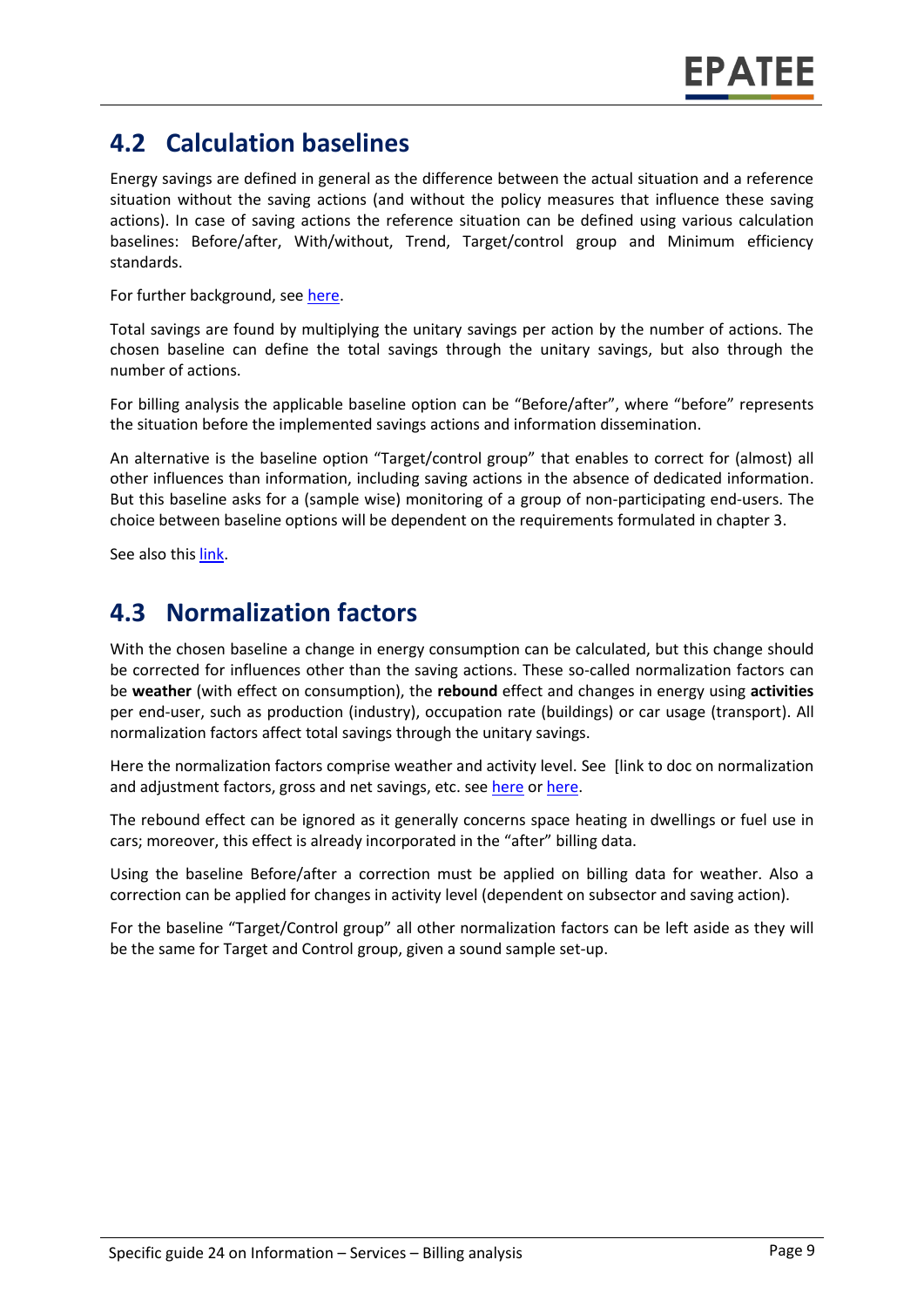## **4.4 Adjustment factors**

Adjustment factors define which part of the calculated energy savings can be attributed to a policy measure or meets the definition of savings specified in the evaluation objectives or reporting requirements (see next section on "Calculating Gross and net savings).

Adjustment factors can concern the **Free rider** effect, the **Spill-over**/multiplier effect, **Additionality**, **Non-compliance** and **Double counting** (For a general discussion about adjustment factors, see [here.](https://www.epatee-toolbox.eu/evaluation-principles-and-methods/general-principles/saving-calculation-methods-and-their-application-in-the-epatee-toolbox/)

Additionality and non-compliance are connected to unitary savings, while free riders and spill-over work through the number of actions.

Double counting might be relevant in case of another policy measure focusing on the same saving actions, but can only be accounted for at a higher level than individual specific guides (see section on Calculating Gross and Net savings and in this [link](https://www.epatee-lib.eu/media/docs/EMEEES_WP3_Report_Final.pdf) and also [here](https://www.academia.edu/14979876/Evaluating_energy_efficiency_policy_measures_and_DSM_programmes) and [here.](https://www.epatee-lib.eu/media/docs/D4_EMEEES_Final.pdf)

Here the adjustment factor in priority is only free riders. The adjustment factor free rider effect is defined as participants making use of the advice facilities without actually implement them. The free rider effect is set equal to the follow-up fraction, the savings weighted fraction of suggested saving actions not implemented (after some years).

Spill-over (implementation by non-participants) is possible but not such obvious to be taken into account. Additionality concerns specific saving action and is left out because dedicated information concerns various saving actions which have different follow-up rates. The adjustment factor Noncompliance can be ignored as it generally is connected to improper acting as to regulation.

In case of the Target/control baseline most adjustment factors can be ignored as the comparison controls for the effects.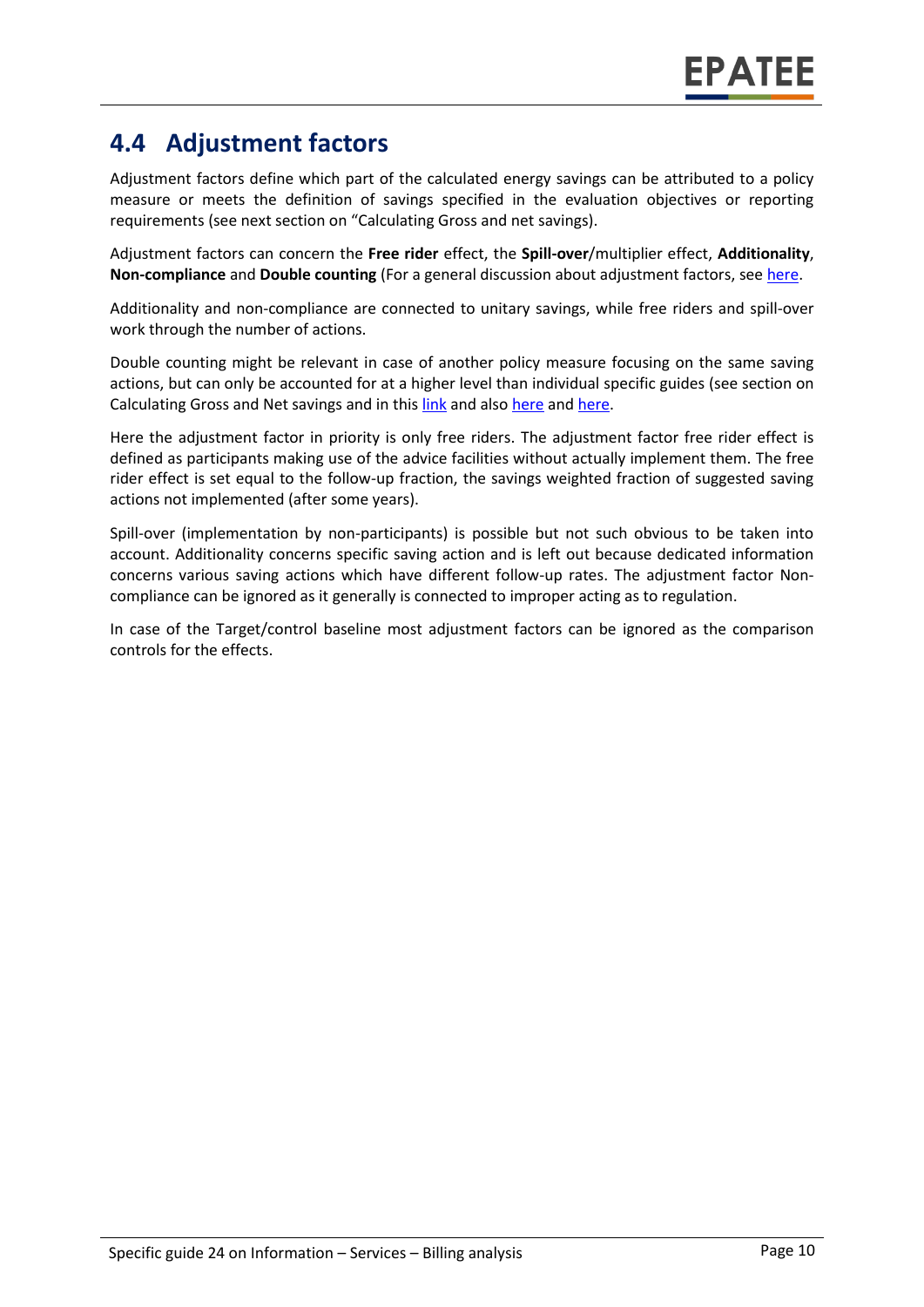#### **4.5 Calculating Gross and Net energy savings**

Gross savings concern the calculated savings from saving actions using a chosen baseline and normalization factors. Net savings concern the savings attributed to policy measures or to a stakeholder (e.g. an energy company with an obligation to realise savings at their customers).

When calculating savings a distinction must be made to the **unitary savings** and **number of actions** (see for example this [document\)](https://www.epatee-lib.eu/media/docs/D4_EMEEES_Final.pdf).

The gross unitary savings can be calculated using the Before/after baseline. Per participant the unitary savings follow from the change in billed energy consumption before and after the implementation of saving actions. The number of actions is the number of advised saving actions times the follow-up rate.

Net unitary savings are equal to gross unitary savings because adjustment factors additionality and non-compliance are not to be applied (see section on adjustment factors). The net number of actions follows from the gross number, corrected for the adjustment factor free riders (see section on adjustment factors).

See also [here](https://www.academia.edu/14979876/Evaluating_energy_efficiency_policy_measures_and_DSM_programmes) and [here.](https://www.epatee-lib.eu/media/docs/D4_EMEEES_Final.pdf)

In case of applying the Target/control group baseline there is no need for correcting the (unitary) savings for normalization factors and for adjustment factors the same holds as for Before/after.

Finally total savings can be corrected for the Double counting effect (see section on adjustment factors), to be done at the level of the overall policy portfolios.

See also section [9](#page-0-7) on References.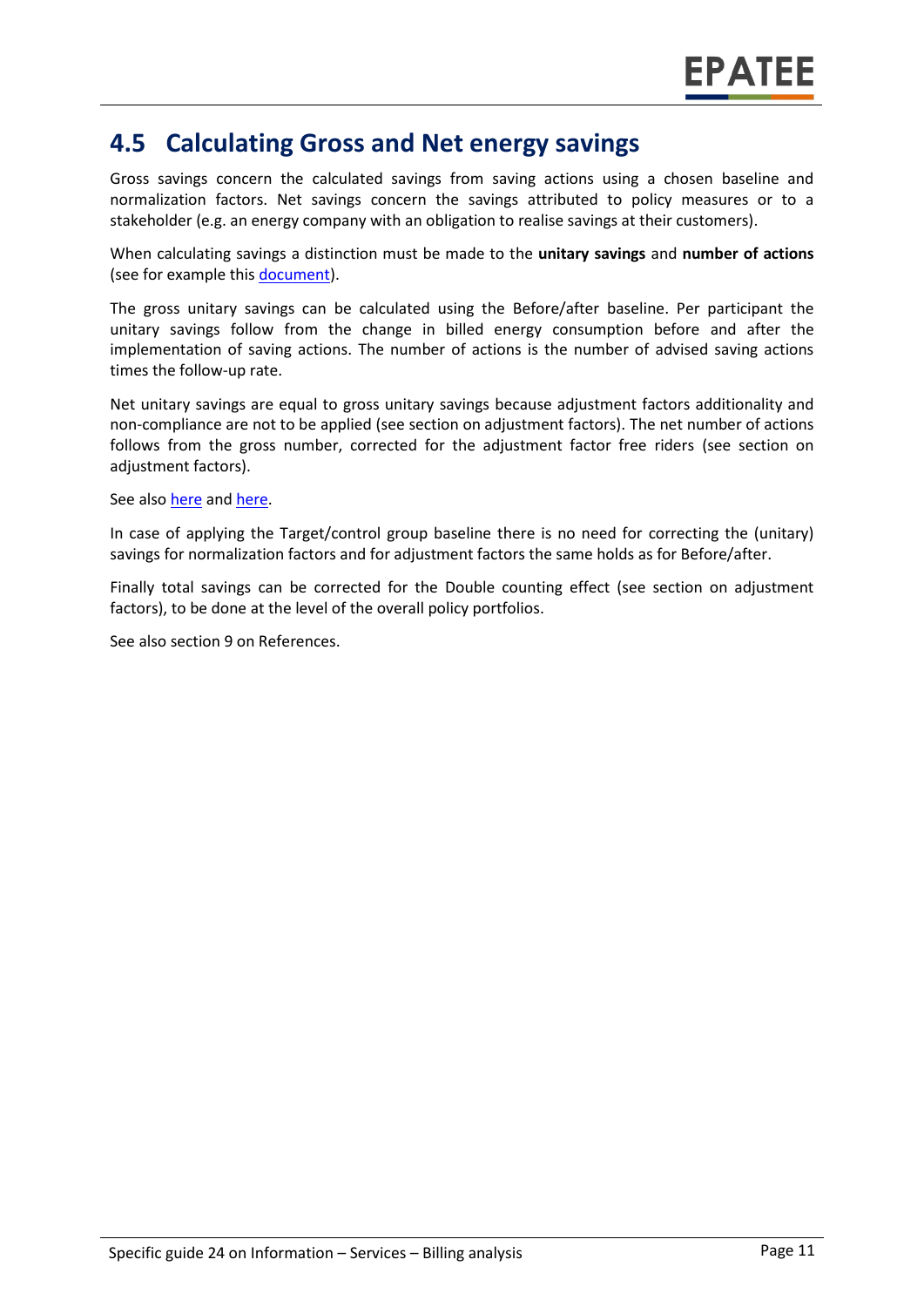## **5 | INPUT AND OUTPUT**

## **5.1 Main data requirements, sources and collection techniques**

Data requirements specified in the table below correspond to the calculation of energy savings, when using the baseline option **Before/after.**

| <b>Calculation subject</b>                                               | <b>Data requirements</b>                                                            | Possible data sources and<br>collection techniques                                                    |
|--------------------------------------------------------------------------|-------------------------------------------------------------------------------------|-------------------------------------------------------------------------------------------------------|
| <b>Energy consumption</b><br>(excluding building related)                | <b>Billed energy consumption</b><br>of participants and fraction<br>for building    | Bills from energy companies and<br>(average) fraction for buildings per<br>subsector from literature) |
| Advised saving actions                                                   | Number of contacted end-<br>users (per subsector) and<br>advised actions (per type) | Monitoring of advice activity of<br>information centers or the content<br>of executed audits          |
| Fraction of suggested saving<br>actions implemented (follow-<br>up rate) | Implemented fraction of<br>advised actions for sample<br>of participants            | Survey on sample of participants                                                                      |

#### **Data issues with the additional method**

If the measurement method is applied the energy consumption data can cover only the part connected to the saving actions to be evaluated. However, measurement for each participant is too costly and will only be done for part of the participants. In this way total energy consumption from billing can be corrected for building-related energy use and possibly for other energy use not connected to the saving actions.

F For more details about the evaluation of net energy savings, see this [topical case study.](https://www.epatee-toolbox.eu/wp-content/uploads/2018/10/epatee_topical_case_study_evaluating_net_energy_savings.pdf)

#### **5.2 Energy savings in final terms or in primary terms**

Energy savings can be expressed in final terms or in primary terms. See definitions about primary and final energy [here.](https://www.epatee-toolbox.eu/wp-content/uploads/2018/10/Definitions-and-typologies-related-to-energy-savings-evaluation.pdf)

With the specific guide at hand the savings in final terms can be calculated. It can also calculate savings in primary terms provided that billing analysis shows the savings per energy carrier and primary factors are available to convert the savings in final terms to savings in primary terms.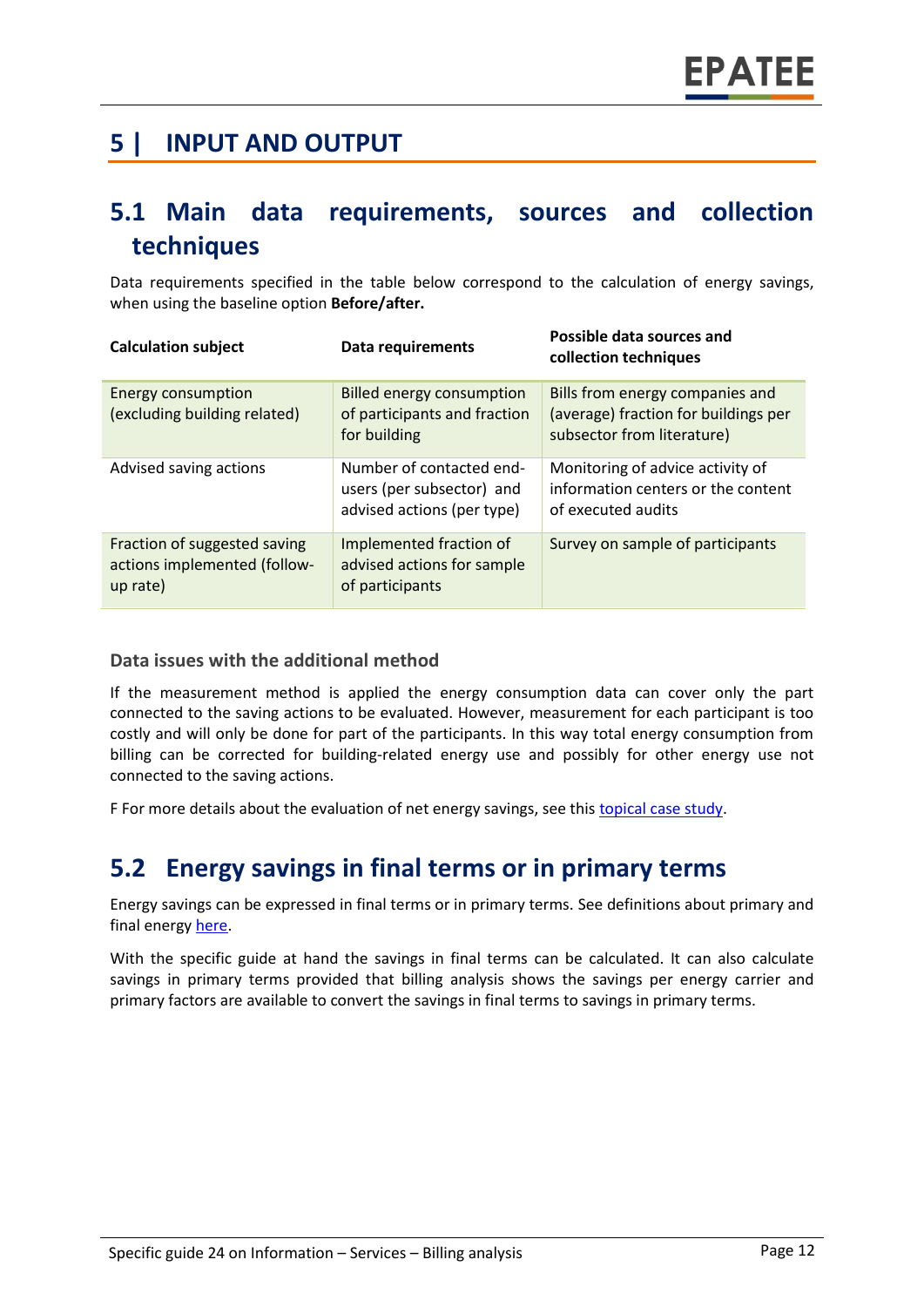## **5.3 Energy savings over time**

Implemented saving actions in a year lead to savings over a number of consecutive years. E.g. a more efficient boiler can save gas over its lifetime of about 15 years, insulation over up to 30 years and more efficient computers up to 5 years. There is also an effect of season and climate that may have to be taken into consideration.

Energy savings can be calculated in different metrics in terms of time reference, for example: yearto-year, annual, cumulated annual, cumulative. See the definition[s here.](https://www.epatee-toolbox.eu/wp-content/uploads/2018/10/Definitions-and-typologies-related-to-energy-savings-evaluation.pdf)

Billing analysis cannot show the yearly savings per type of implemented saving action. It cannot provide cumulative savings because of the different lifetimes per saving action. For the same reason it cannot provide cumulative savings according to the Energy Efficiency Directive nor discounted cumulative savings.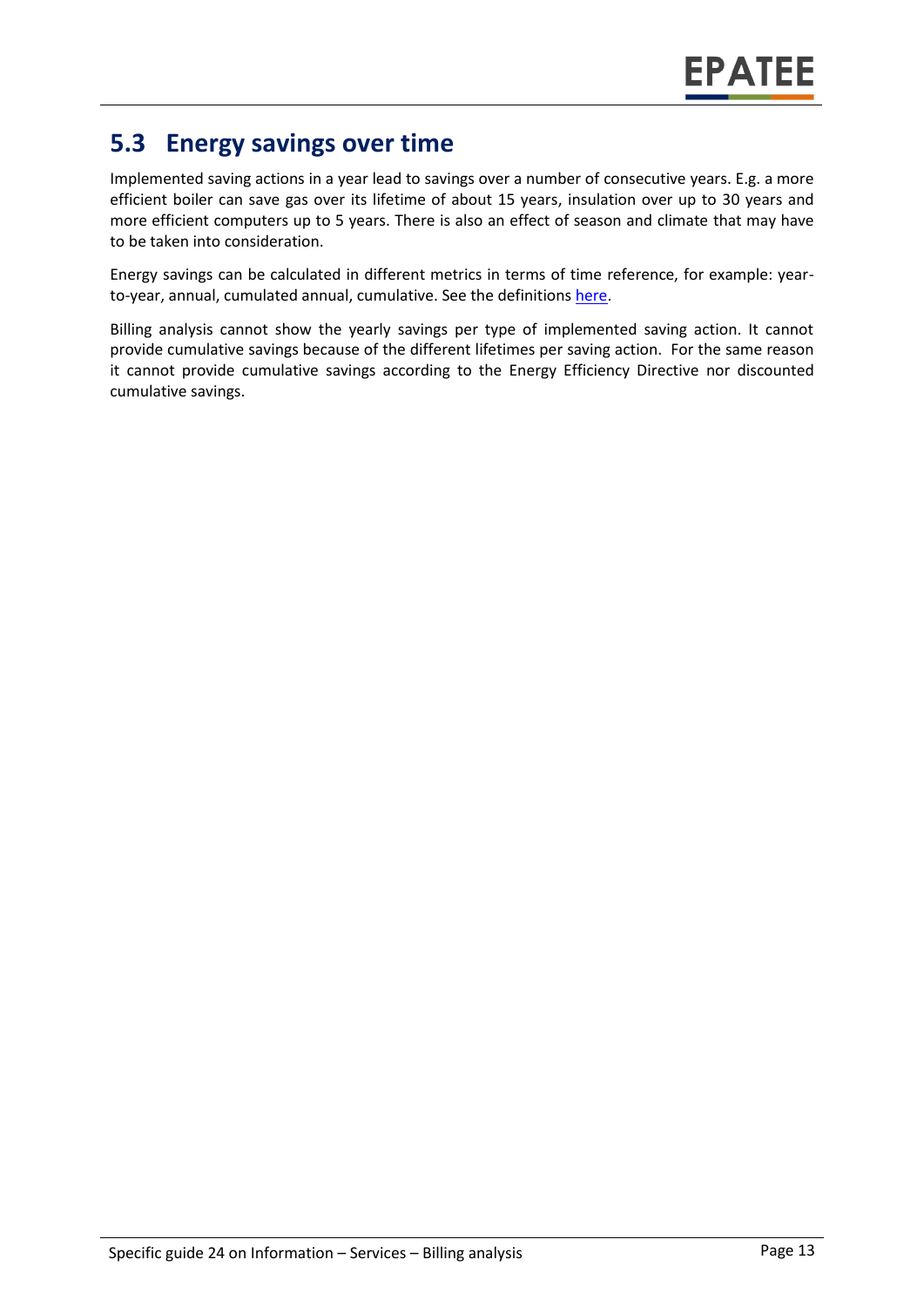## **6 | ALTERNATIVE FOR CHOSEN METHOD**

## **Alternatives for the chosen method**

Often other savings calculation methods can be applied as well, although they will all have pros and cons regarding various aspects dealt with in preceding sections.

The table below presents the pros and cons of the deemed savings method compared to method applied for this specific guide.

| Type of method        | <b>Pros</b>                                                                                                     | Cons                                                                                                                                           |
|-----------------------|-----------------------------------------------------------------------------------------------------------------|------------------------------------------------------------------------------------------------------------------------------------------------|
| Method at hand        | Billing data easily available and<br>showing actual developments                                                | Total energy consumption to<br>be corrected for building-<br>related energy use                                                                |
| Deemed savings method | Savings are available for specific<br>saving actions<br>Method can also to be applied<br>for ex-ante evaluation | No savings in other formats<br>Data needed over longer<br>period<br>To be estimated for many<br>saving actions in many<br>different situations |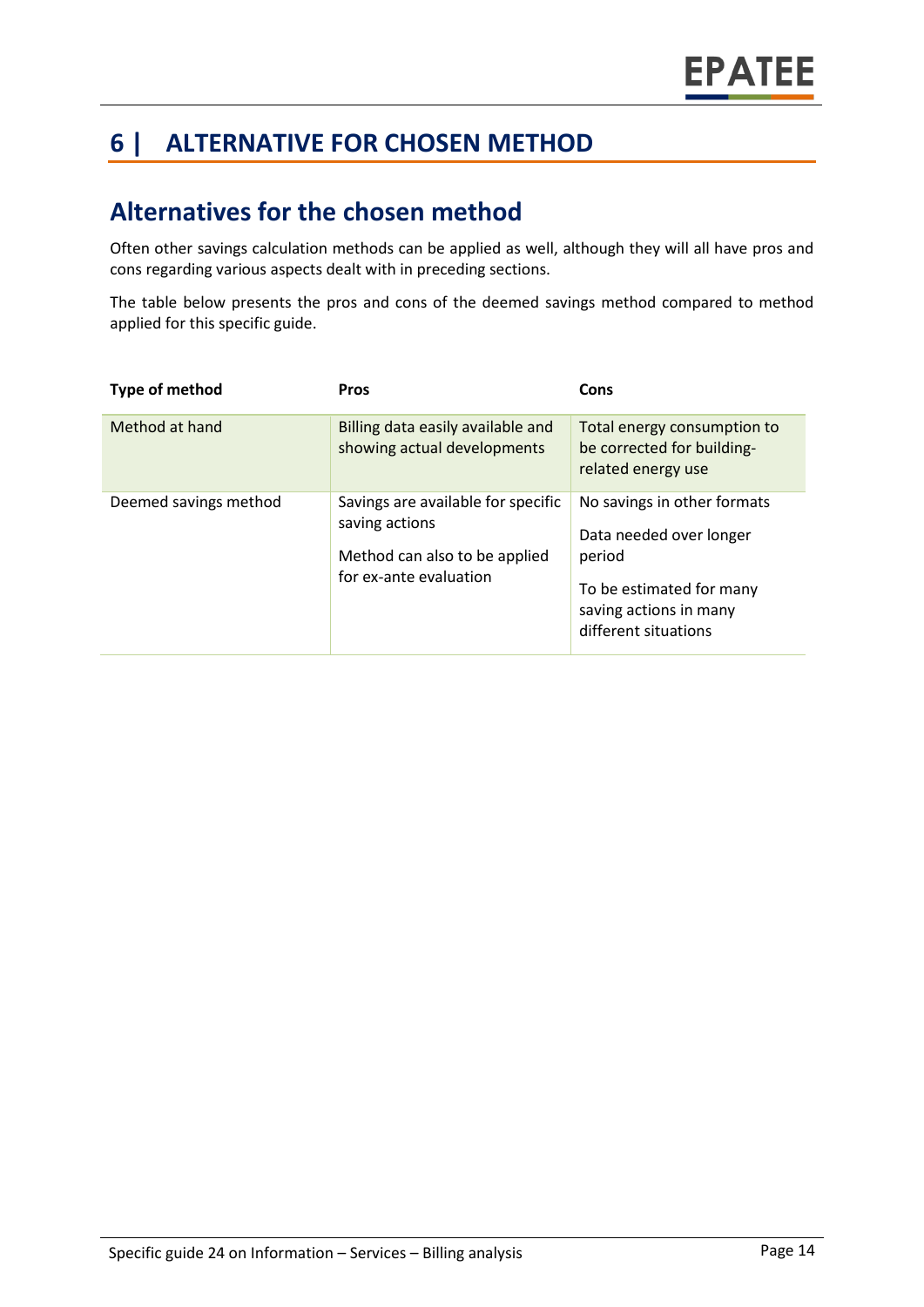## **7 | ADDITIONAL EVALUATION RESULTS**

## **7.1 Calculating avoided CO<sup>2</sup> emissions**

Avoided (equivalent)  $CO<sub>2</sub>$  emissions can be evaluated from the energy savings by applying emission factors. Four key aspects are to be taken into account when choosing the emission factor(s):

- 1) Emission factors vary according to the **energy type**, so the data about energy savings need to be available per energy type.
- 2) Emission factors for a given type of energy **can vary over time** (especially for **electricity**).
- 3) Emission factors can take into account:
	- a. **Direct emission factors**: that take into account the emissions generated when producing the energy used;
	- b. **Lifecycle emission factors**: which take into account all the emissions generated from the extraction of materials and resources up to the dismantling and recycling of the studies system.

Due to the differences that the choice of emission factor(s) can induce, it is important to document and justify what emission factor(s) has(have) been used and give details on their representativeness and uncertainty.

For the specific guide at hand the reduction in  $CO<sub>2</sub>$ -emissions can only be calculated when savings are calculated per relevant energy carrier and a specific emission factor is available for each energy carrier

The avoided emission of **other greenhouse gases** due to energy savings are not taken into account here, as these emissions (and more specifically their reductions) are generally negligible compared to CO<sup>2</sup> (apart from policy measures targeting the agriculture sector).

**IPCC** (Intergovernmental Panel on Climate Change) provides a **[detailed database](https://www.ipcc-nggip.iges.or.jp/EFDB/main.php) of peer-reviewed emission factors.** 

## **7.2 Calculating cost-effectiveness**

Cost-effectiveness is the ratio between costs to achieve energy savings and the amount of savings and possibly other benefits.

A distinction can be made according to the point of view adopted to assess cost-effectiveness:

- Cost-effectiveness for the end-user or participant
- Cost-effectiveness for society at large
- Cost-effectiveness for the party that takes responsibility for saving targets (government or actor with an Energy Efficiency Obligation)

See further [here,](https://epatee.eu/reports) report on Evaluation into Practice: lessons learnt from 23 evaluations of energy efficiency policies, section 13.1.

For the evaluation method and sector in this specific guide no cost-effectiveness can be calculated because the savings are not known by specific saving actions, each with their investments, lifetime and yearly savings.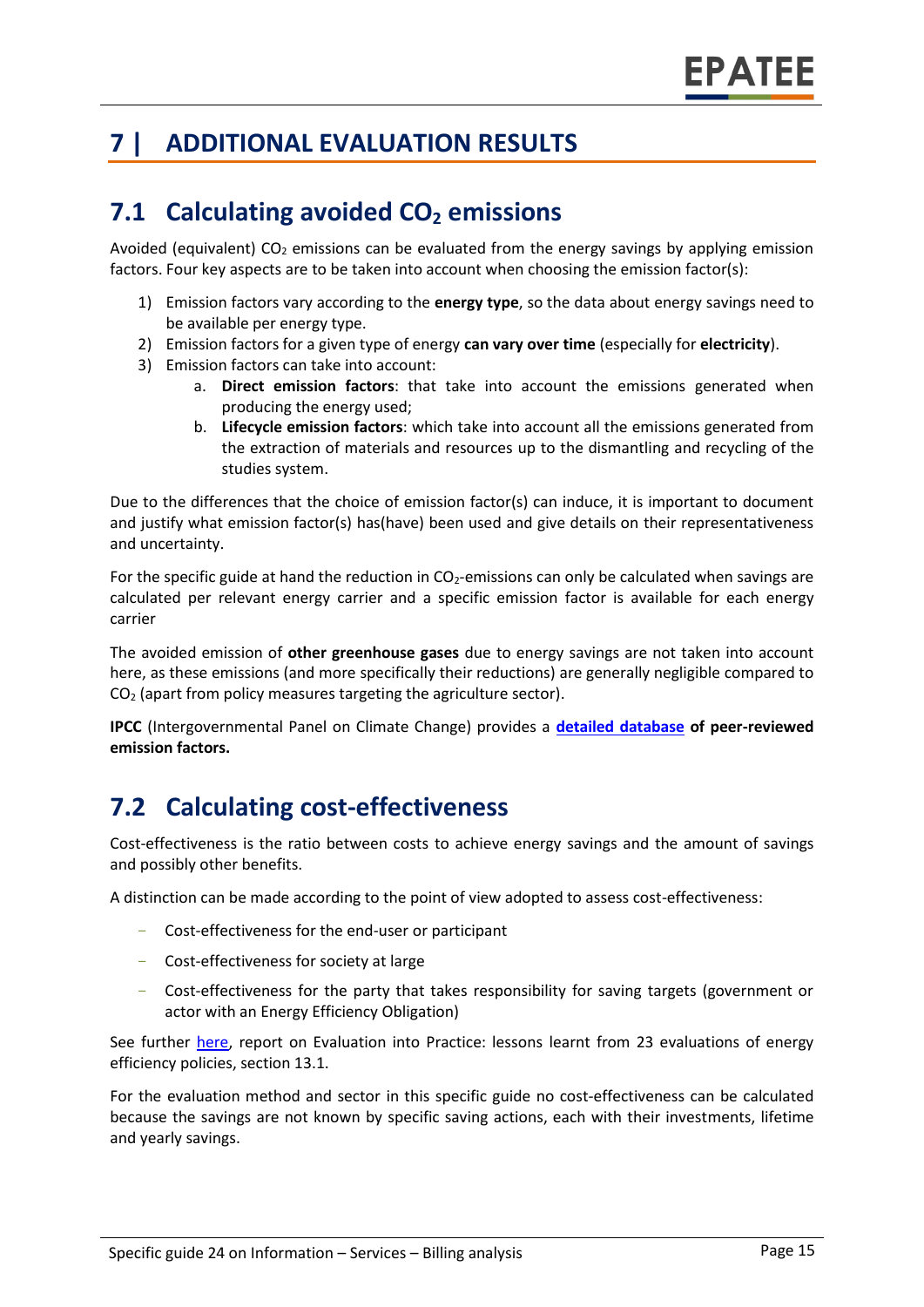## **7.3 Calculating other co-benefits**

Possible co-benefits from saving energy concern:

- Employment (maintenance or creation)
- Reduction of energy poverty
- Other emission reductions ( $NO<sub>x</sub>$ ,  $SO<sub>2</sub>$ , fine particles, etc.)
- Better indoor comfort
- Reduced dependency on (insecure) energy import

For the same reason as cost-effectiveness no benefits can be calculated.

## **7.4 Other aspects of importance**

None identified.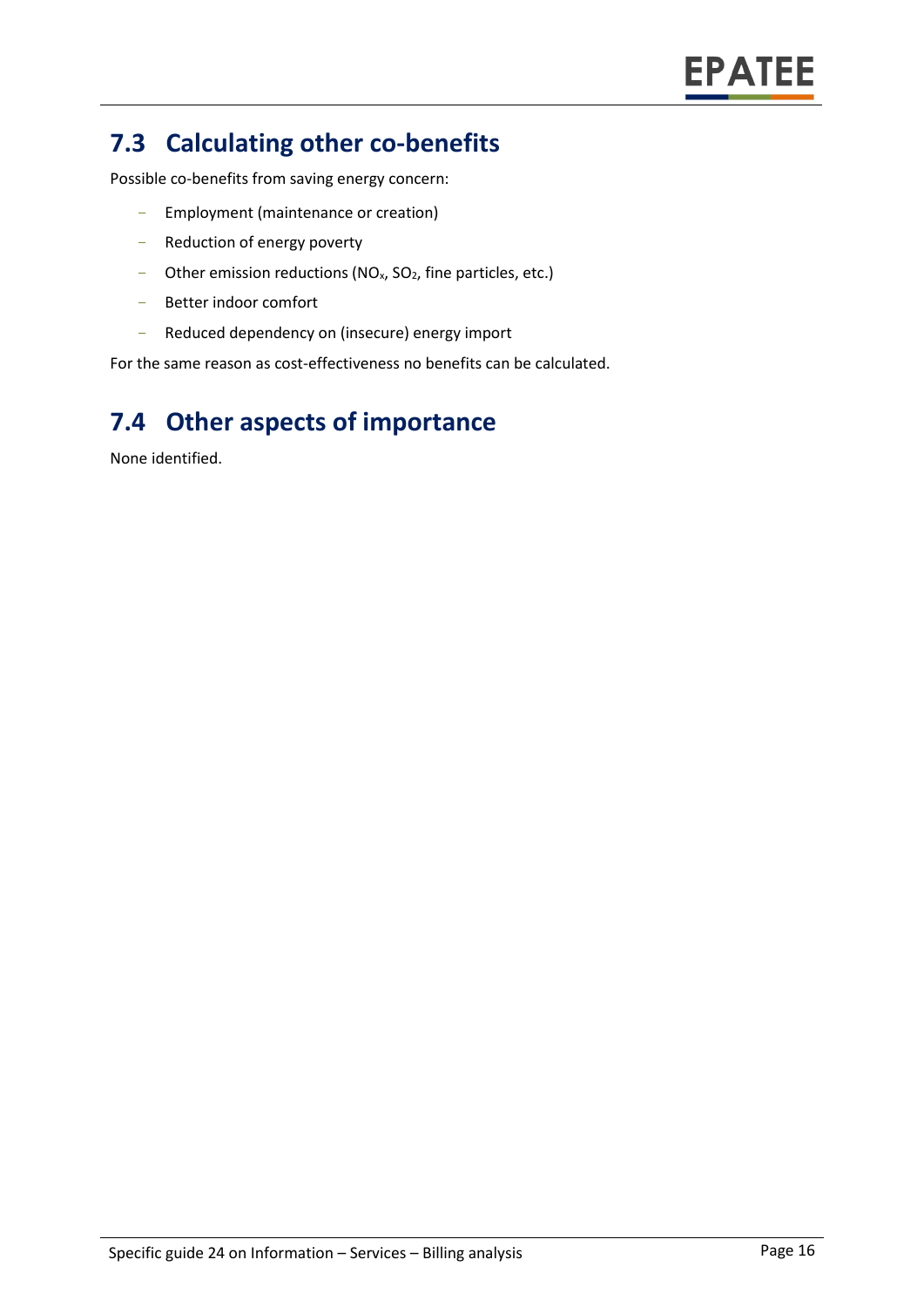

## **8 | CONCRETE EXAMPLES**

See references in section 9.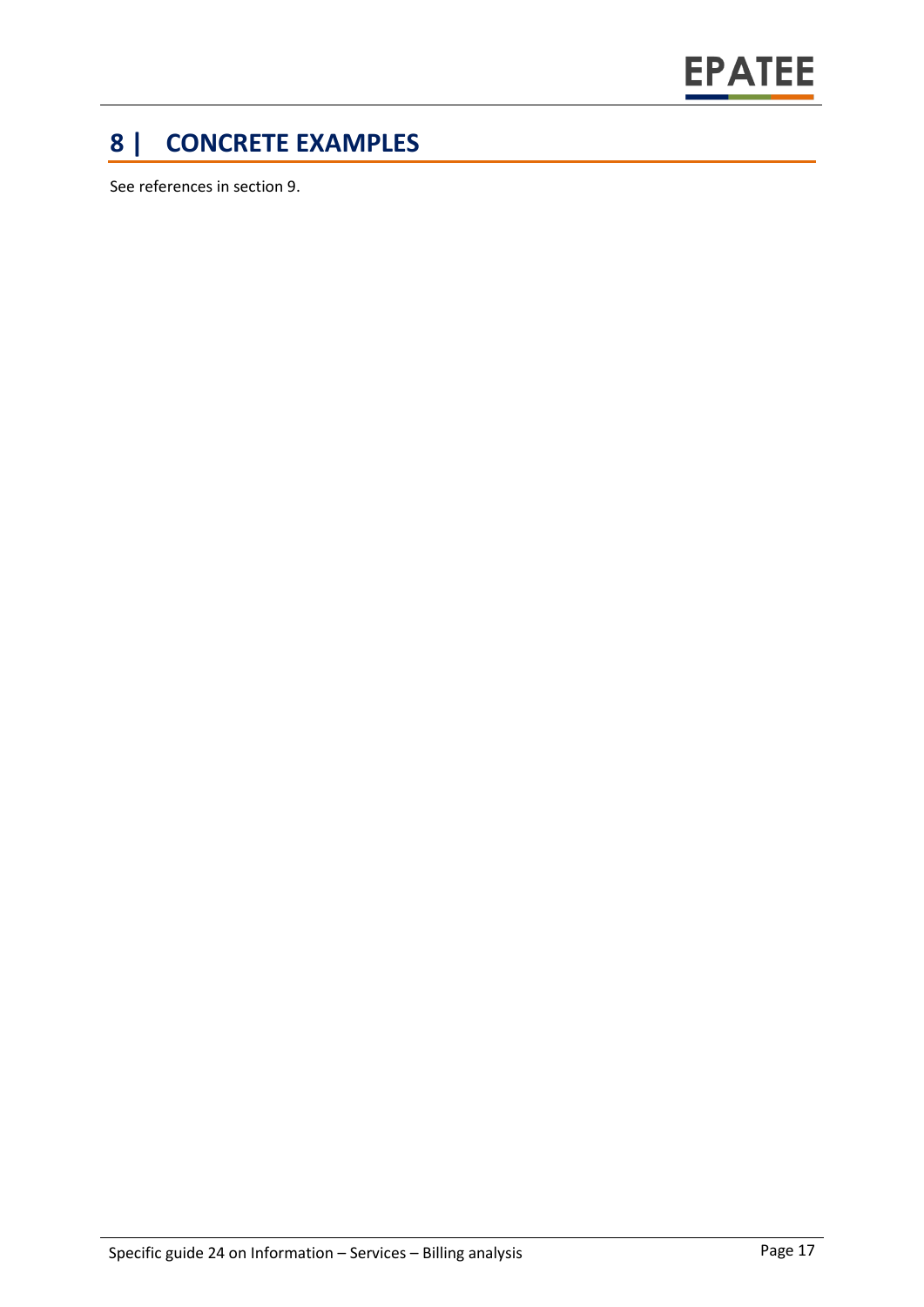## **9 | FURTHER READING**

#### **About the policy measure Information/audits on saving options**

- Elias Andersson, Oskar Arfwidsson, Victor Bergstrand, Patrik Thollander, Journal of Cleaner Production 142 (2017) 2133-2139: *A study of the comparability of energy audits program evaluations*, Andersson et al, Linkoping University, Journal of Cleaner Production, 2016,
- *Comprehensive monitoring system – essential tool to show the results of the energy audit and voluntary agreement programmes*, Ulla Suomi, Motiva Oy, ECEEE 2007 Summer Study,
- *Evaluation of free-of-charge audits*, Dyhr-Mikkelsen and Bach, ECEEE Summer Study 2005 Assessment of existing evaluation practices and experience, SEA, 2005),
- *The Effect of Energy Audits in Danish Industry - Evaluation of a DSM Programme*, Larsen et al, Energy Studies Review Vol. 14. No, 2. 2006 pp 30-41 (>20 MWh electricity),
- Goater, Aurélie (Alpheeis) for ADEME, Compteurs communicants gaz, pratiques des ménages et économies d'énergie (Gas smart meters, household practices and energy savings). This literature review aims at defining the optimal conditions for gas communicating meter deployment in the residential sector in particular in terms of energy supply & demand management. It gathers recommendations on what kind of information device should be tested, or which method should be used to support households in managing their gas consumption in a sustainable manner.

<https://www.ademe.fr/gas-smart-meters-households-practices-and-energy-savings>